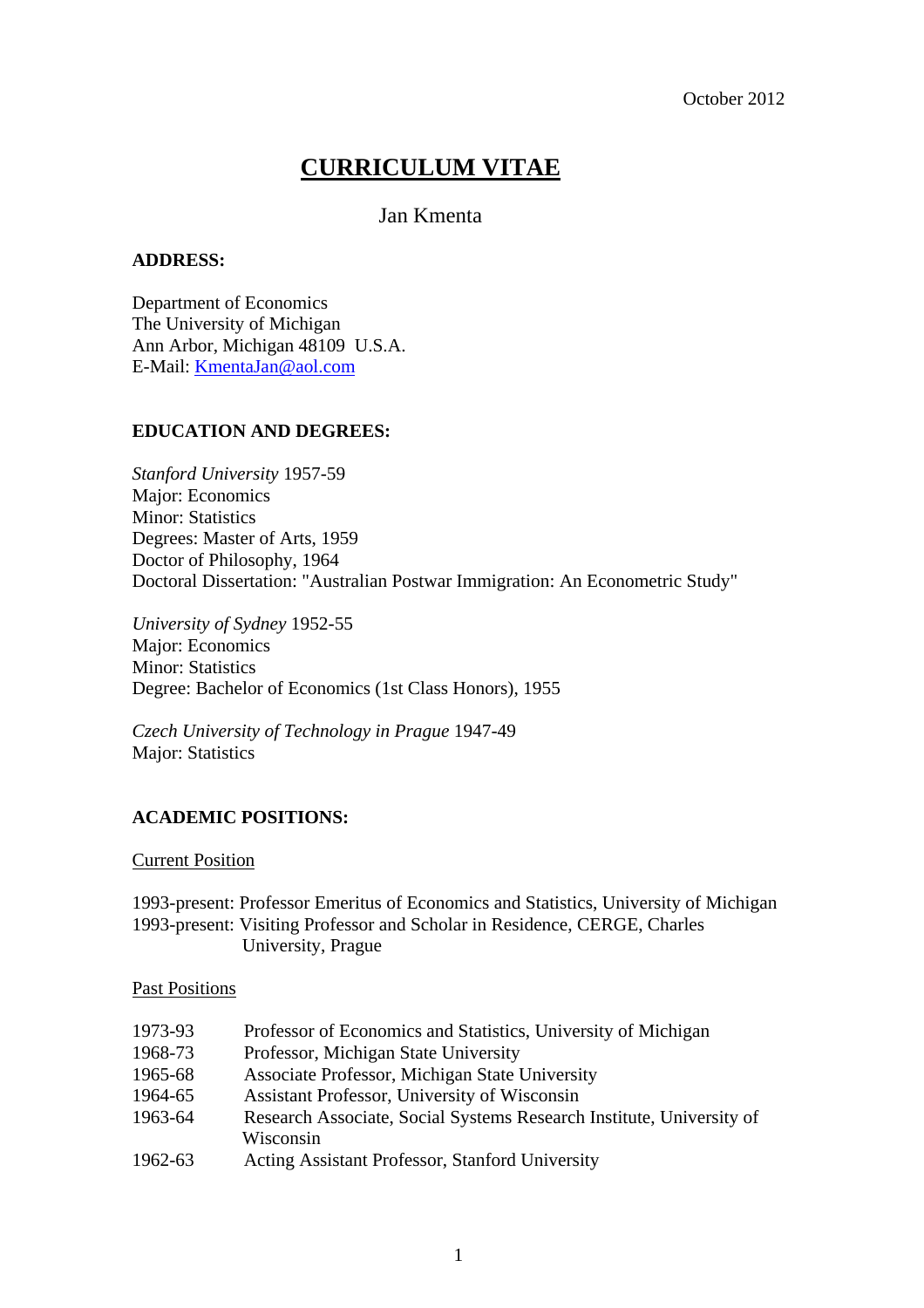| 1960-62 | Lecturer (1960-62) and Senior Lecturer (1962), University of Sydney |
|---------|---------------------------------------------------------------------|
| 1959-60 | Lecturer, University of New South Wales                             |
| 1958-59 | Teaching Assistant, Stanford University                             |
| 1957-58 | Research Assistant to Professor Arrow, Stanford University          |
| 1956-57 | Lecturer, University of New South Wales                             |
| 1955-56 | Teaching Fellow, University of Sydney                               |

# Visiting Positions

| 1993-1998 | Visiting Professor, Economics Institute, University of Colorado       |
|-----------|-----------------------------------------------------------------------|
|           | (Summer Terms)                                                        |
| 1992      | Visiting Professor, University of Saarland, Germany (Summer           |
|           | Semester)                                                             |
| 1990      | Visiting Professor, University of Saarland, Germany (Summer           |
|           | Semester)                                                             |
| 1989      | Visiting Professor, University of Saarland, Germany (Summer           |
|           | Semester)                                                             |
| 1987-88   | Fellow, Netherlands Institute for Advanced Studies                    |
| 1986      | Visiting Professor, University of Saarland, Germany (June and July)   |
| 1986      | Distinguished Visiting Professor, University of Alberta, Canada (May) |
| 1985      | Visiting Professor, University of Saarland, Germany (Summer           |
|           | Semester)                                                             |
| 1984      | Visiting Professor, University of Saarland, Germany (Summer           |
|           | Semester)                                                             |
| 1979-80   | Visiting Professor, University of Bonn, Germany                       |
| 1979      | Visiting Professor, University of New South Wales, Australia (July-   |
|           | August)                                                               |
| 1973      | Visiting Professor, University of North Carolina (Winter Semester)    |
| 1971-72   | Visiting Professor, University of Bonn, Germany                       |
|           |                                                                       |

# **ADMINISTRATIVE ASSIGNMENTS:**

| 2011-present: Scientific Committee of the Institute for Study of Totalitarian Regimes<br>in the Czech Republic |
|----------------------------------------------------------------------------------------------------------------|
| 1993 - present: ESC, Executive and Supervisory Committee, CERGE-EI                                             |
| Global Development Network, Governing Body                                                                     |
| Organizer, "Symposium on Latent Variables" (sponsored by the                                                   |
| Netherlands Institute for Advanced Study) Wassenaar, The Netherlands,                                          |
| May $13$                                                                                                       |
| Member, National Research Council Panel on Research on Tax                                                     |
| Compliance.                                                                                                    |
| Organizer, "Conference on Macro-econometric Models" (sponsored by                                              |
| the National Science Foundation), Ann Arbor                                                                    |
| Co-organizer, "Conference on Evaluation of Econometric Models"                                                 |
| (sponsored by National Bureau of Economic Research), Ann Arbor                                                 |
| Director, Workshop on Econometrics and Mathematical Economics,                                                 |
| Michigan State University                                                                                      |
|                                                                                                                |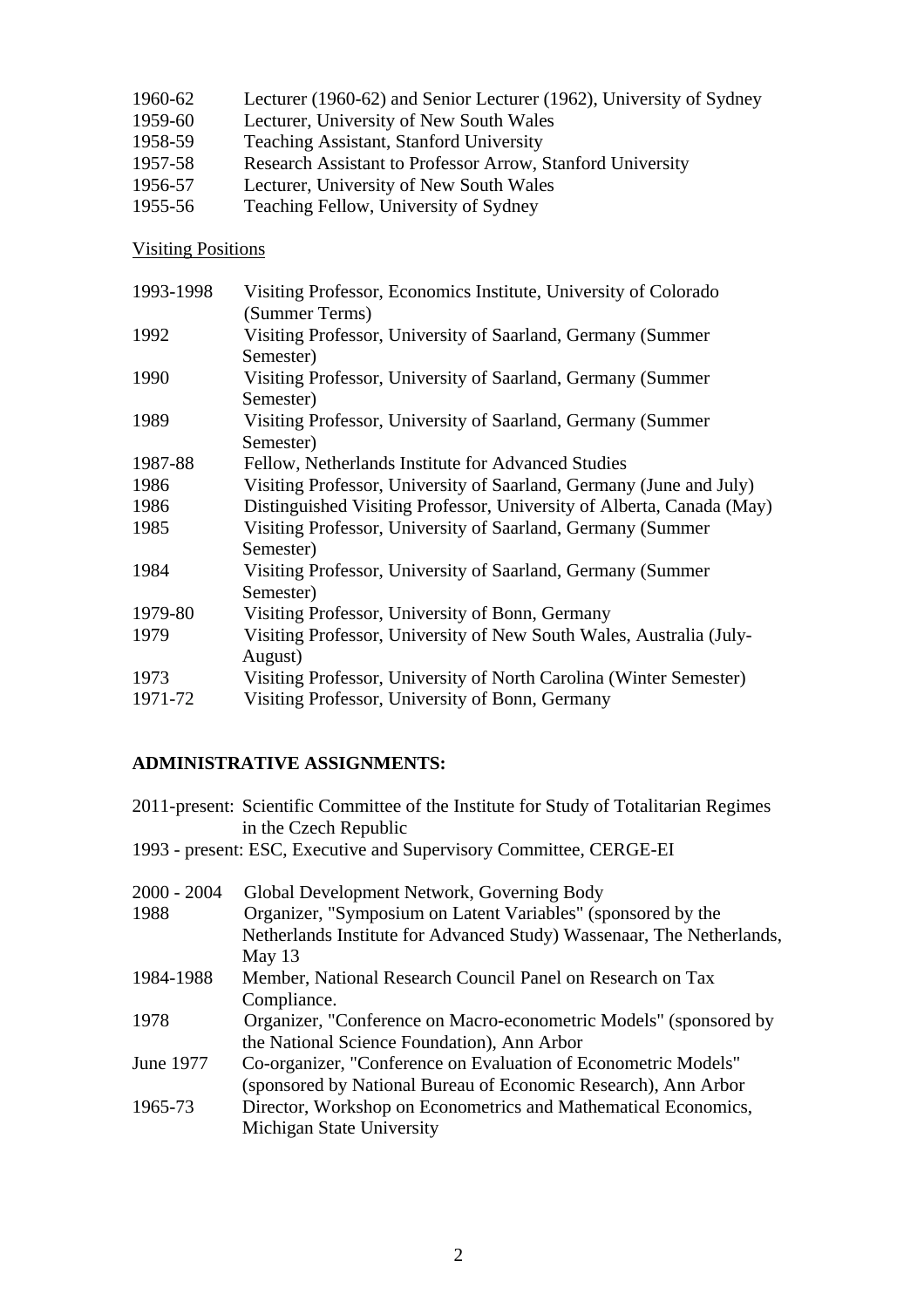# **AWARDS AND PRIZES:**

NEURON, Award for Liftime Achievement in Economics (Karel Janecek Foundation 2010) Czech Economic Society Medal for Lifetime Contribution to Economic education 2006 Karel English Medal of the Czech Academy of Sciences, 1998 Royal Economic Society Lecturer, University of Leicester, May 1993 Michigan Economic Society Best Professor Award, 1989, 1991 Alexander von Humboldt Foundation Award-Reinvitation, Summer 1989 University of California Giannini Lecturer, 1987 Alexander von Humboldt Foundation Award for Senior U.S. Scientists, 1979-80 Michigan State University Economics Faculty Award, 1966-67 and 1969-70 Fulbright Exchange Scholar, New South Wales Selection for Study in U.S.A., 1957-59 New South Wales Statistical Society Prize at Graduation, 1955

#### **ACADEMIC HONORS AND ASSIGNMENTS:**

Honorary Doctorate, University of Saarland, Germany (1989) Fellow of the Netherlands Institute for Advanced Study, Wassenaar (since 1987) Editorial Board, Statistische Hefte/Statistical Papers (1984- 1992) Associate Editor, Metrika (1981-1985) Fellow of the Econometric Society (since 1980) Associate Editor, Review of Economics and Statistics (1975-1992) Associate Book Review Editor, Journal of the American Statistical Association (1973-1992) Associate Editor, Journal of the American Statistical Association (1973-1979 and 1985-1992) Ranked as 40th among all economists ranked by the total number of citations, 1971-1989 Listed in Mark Blaug and Paul Sturges (eds.), Who's Who in Economics: A Biographical Dictionary of Major Economists 1700-1980 (Cambridge: MIT Press, 1983), Second Edition, 1986, Third Edition 1999. Fellow of the American Statistical Association (since 1970)

# **EDITORIAL COLLABORATION**:

American Economic Review, Australian Economic Papers, Decision Sciences, Econometric Theory, Econometrica, Economic Development and Cultural Change Economic Record, International Economic Review, Journal of Econometrics Journal of Human Resources, Journal of Money, Credit and Banking, Journal of the American Statistical Association, Review of Economics and Statistics, Review of Economic Studies, Journal of Economic Education

#### **PROFESSIONAL AFFILIATIONS**:

American Economic Association Econometric Society (Fellow since 1980) American Statistical Association (Fellow since 1970) Czechoslovak Society of Arts and Sciences in America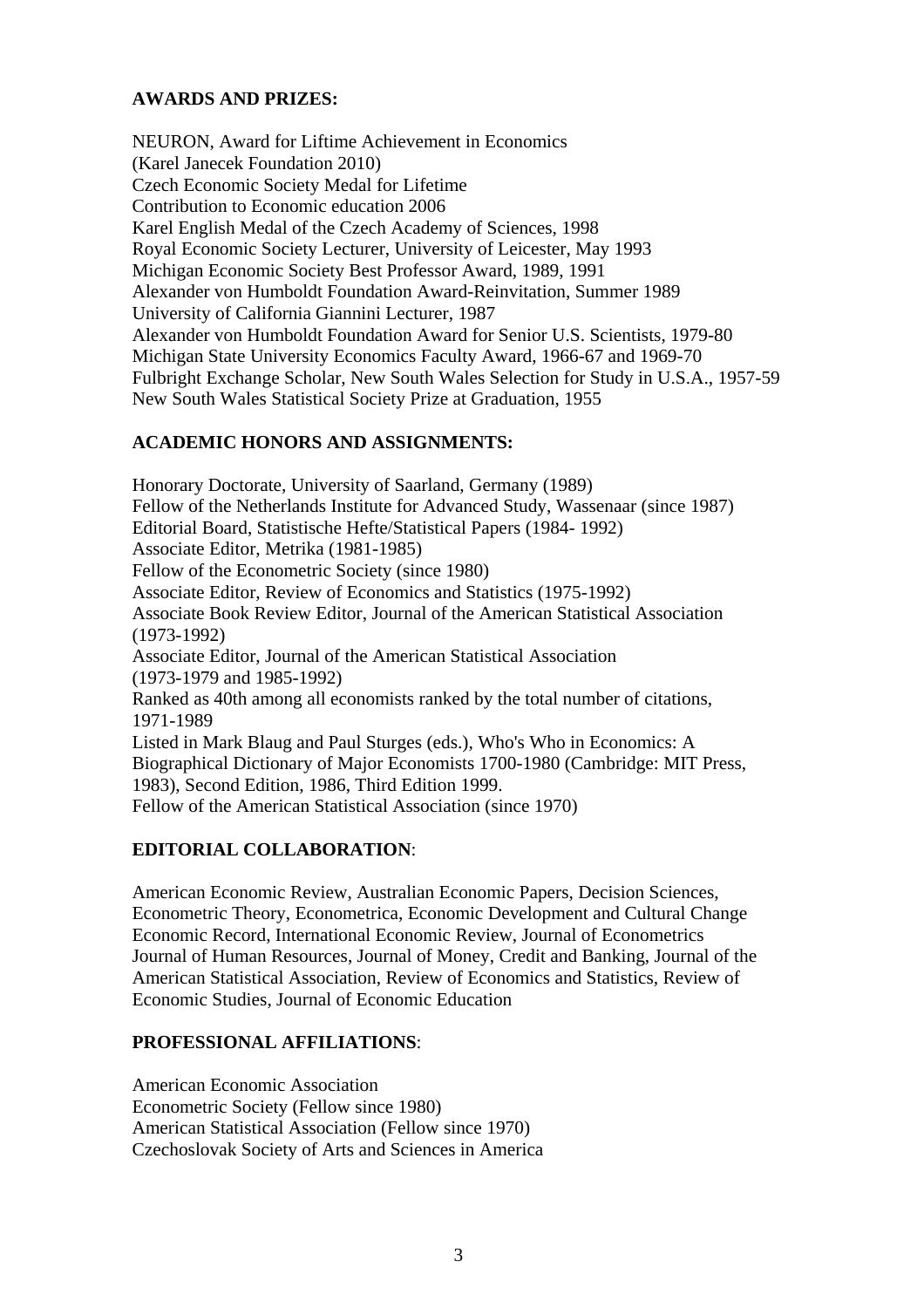# **PARTICIPATION AT MEETINGS OF PROFESSIONAL SOCIETIES:**

Czech Economic Society, November 2000 (keynote speaker) Czechoslovak Society of Arts and Sciences in America, August 2000 (paper presentation) International Symposium on New Institutional Economics, June 1999 (discussant) Czech and Slovak Section of the Econometric Society, April 1994 (paper presentation) CERGE Conference on Economies in Transition, May 1994 (discussant) 12th Symposium on New Institutional Economics, June 1994 (discussant) Czech and Slovak Section of The Econometric Society, April 1993 (paper presentation) Czechoslovak Society of Arts and Sciences in America, June 1992 (paper presentation) Econometric Society, January 1992 (paper presentation) Czechoslovak Society of Arts and Sciences in America, October 1990 (chairman of a panel session) 6th World Congress of the Econometric Society, August 1990 (paper presentation) 6th Symposium on New Institutional Economics, June 1988 (discussant) Symposium on Latent Variables, Netherlands Institute for Advanced Study, May 1988 (organizer, paper preswentation) Economic Modeling Conference, Amsterdam, October 1987 (discussant) 4th Symposium on New Institutional Economics, June 1986 (discussant) Econometric Society, December 1985 (paper presentation, chairman of a session) 5th World Congress of the Econometric Society, August 1985 (paper presentation, chairman of a session) Czechoslovak Society of Arts and Sciences in America, October 1984 (paper presentation) Econometric Society European Meetings, September 1983 (discussant, chairman of a session) Econometric Society, December 1982 (discussant, chairman of a session). American Economic Association, December 1981 (chairman of a panel session) Econometric Society European Meetings, September 1981 (paper presentation, chairman of a session) 4th World Congress of the Econometric Society, September 1980 (paper presentation, chairman of a session) German Statistical Society -- Empirical Economics Section, May 1980 (paper presentation) Stockholm School of Economics Symposium on Econometric Methods, May 1980 (paper presentation) German Society for Social Policy -- Econometrics Section, March 1980 (paper presentation) Econometric Society European Meetings, September 1979 (paper presentation, chairman of a session) Econometric Society, August 1978 (discussant, chairman of a session) Econometric Society, December 1975 (panel discussant) Econometric Society, December 1974 (paper presentation, chairman of a session) Econometric Society, December 1972 (panel discussant, chairman of a session)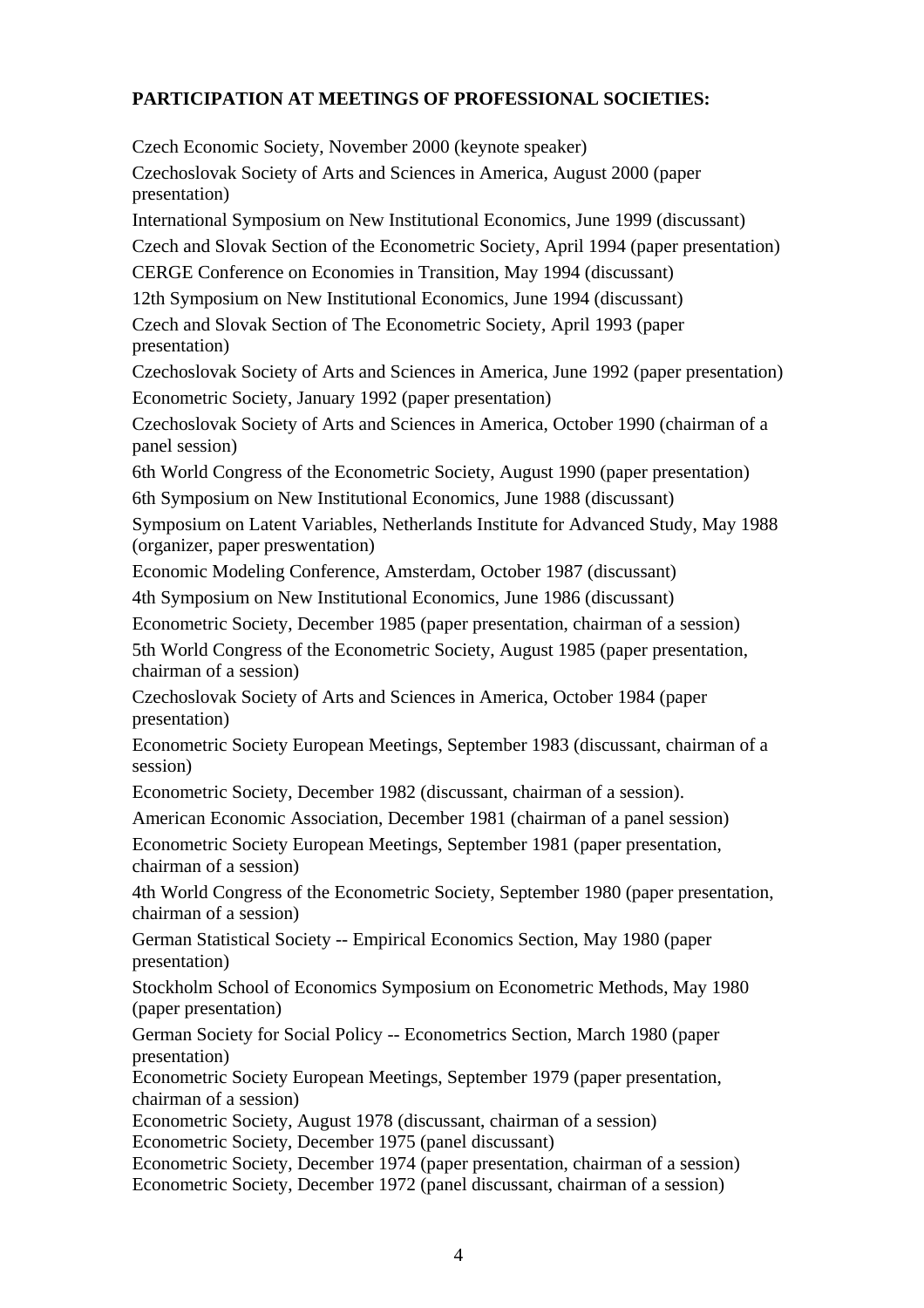Econometric Society European Meetings, September 1971 (discussant, chairman of a session) Southern Economic Association, November 1970 (member of the program committee, chairman of a session) Econometric Society, December 1968 (paper presentation, chairman of a session) Econometric Society, December 1967 (paper presentation) Michigan Academy of Science, April 1966 (chairman of a session) Econometric Society, December 1965 (paper presentation) Econometric Society, December 1964 (paper presentation) Econometric Society, December 1963 (paper presentation) Australian Statistical Society, April 1962 (paper presentation)

# **BIBLIOGRAPHY OF PUBLICATIONS:**

#### **Books**

Elements of Econometrics, 2nd edition (Ann Arbor: University of Michigan Press, 1997).

Elements of Econometrics, 2nd edition (New York: Macmillan, 1986), 786 pp. Also published in soft cover for sale as international edition (Singapore: Maxwell Macmillan Publishing, 1990), and in Croatian (Zagreb: MATE, 1997).

Large Scale Macro-Econometric Models: Theory and Practice, edited by Jan Kmenta and James B. Ramsey (Amsterdam: North Holland Publishing Co., 1981).

Evaluation of Econometric Models, edited by Jan Kmenta and James B. Ramsey (New York: Academic Press, 1980).

Elements of Econometrics (New York: Macmillan, 1971), 657 pp. Also published in Spanish (Barcelona: Vicens-Vives, 1977) and in Portuguese (Sao Paulo: Editora Atlas, 1978).

#### **Selected Publications**

"Econometrics: A Failed Science?" in Miodrag Lovric (ed.) International Encyclopedia of Statistical Science (Springer Verlag, 2010)

"The ET Interview: Professor Jan Kmenta" (interviewed by John Lodewijks), Enonometric Theory 21 (June 2005), 621-645.

"Multiple Minima in the Estimation of Models with Autoregressive Disturbances" (coauthored by Howard E. Doran), Review of Economics and Statistics, 74 (May 1992), 354-357.

"Estimation of the Covariance Matrix of the Least Squares Regression Coefficients When the Disturbance Covariance Matrix Is of Unknown Form" (co-authored by Robert Keener and Neville Weber), Econometric Theory 7 (March 1991), 22-45.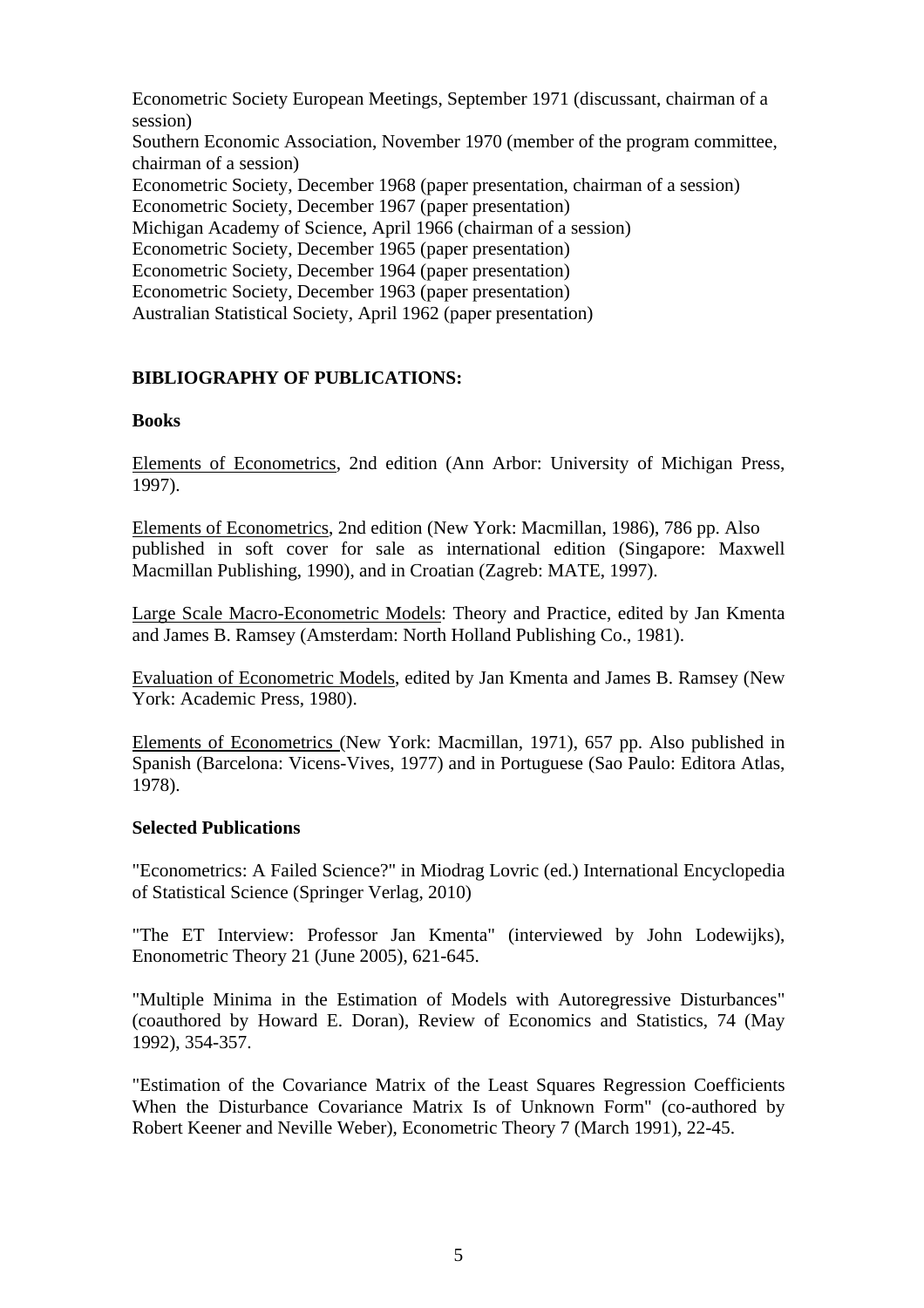"On the Similarity of Macro-Econometric Models of Market and Planned Economies: The First Models of Czechoslovakia" (co-authored by Eva Marikova Leeds), Comparative Economic Studies 29 (Spring 1987).

"A Lack-of-fit Test for Econometric Applications to Cross-section Data" (co-authored by Howard E. Doran), Review of Economics and Statistics 68 (May 1986), 346-350.

"Ridge Regression Under Alternative Loss Criteria" (co-authored by Karl Lin), Review of Economics and Statistics 64 (August 1982), 488-494.

"The Dynamics of Household Budget Allocation to Food Expenditures" (co-authored by J. Benus and H. Shapiro), Review of Economics and Statistics 58 (May 1976), 129- 138.

"A General Procedure for Obtaining Maximum Likelihood Estimates in Generalized Regression Models" (co-authored by W. Oberhofer), Econometrica 42 (May 1974), 579-590.

"Autonomous Expenditures versus Money Supply: An Application of Dynamic Multipliers" (co-authored by Paul E. Smith), Review of Economics and Statistics 55 (August 1973), 229-307.

"Estimation of Standard Errors of the Characteristic Roots of Dynamic Econometric Models" (co-authored by W. Oberhofer), Econometrica 41 (January 1973), 171-177.

"Factor Substitution and Effective Protection Reconsidered" (co-authored by M.E. Kreinin and J.B. Ramsey), American Economic Review 61 (December 1971), 891-900.

"Estimation of Seemingly Unrelated Regressions with Autoregressive Disturbances" (co-authored by Roy F. Gilbert), Journal of the American Statistical Association 65 (March 1970), 186-197.

"Small Sample Properties of Alternative Estimators of Seemingly Unrelated Regressions" (co-authoredby Roy F. Gilbert), Journal of the American Statistical Association 63 (December 1968), 1180-1200.

"On Estimation of the CES Production Function," International Economic Review 8 (June 1967), 180-189.

"Formulation and Estimation of Production Function Models" (co-authored by A. Zellner and J. Dreze), Econometrica 34 (October 1966), 784-795; reprinted in Arnold Zellner (ed.),Readings in Economic Statistics and Econometrics (Boston: Little, Brown and Co., 1968).

"An Econometric Model of Australia, 1948-61," Australian Economic Papers 5 (December 1966), 131-164.

"Some Properties of Alternative Estimates of the Cobb-Douglas Production Function," Econometrica 32 (January-April 1964), 183-188.

"A Monte Carlo Study of Alternative Estimates of the Cobb-Douglas Production Function" (co-authored by M.E. Joseph), Econometrica 31 (July 1963), 363-385.